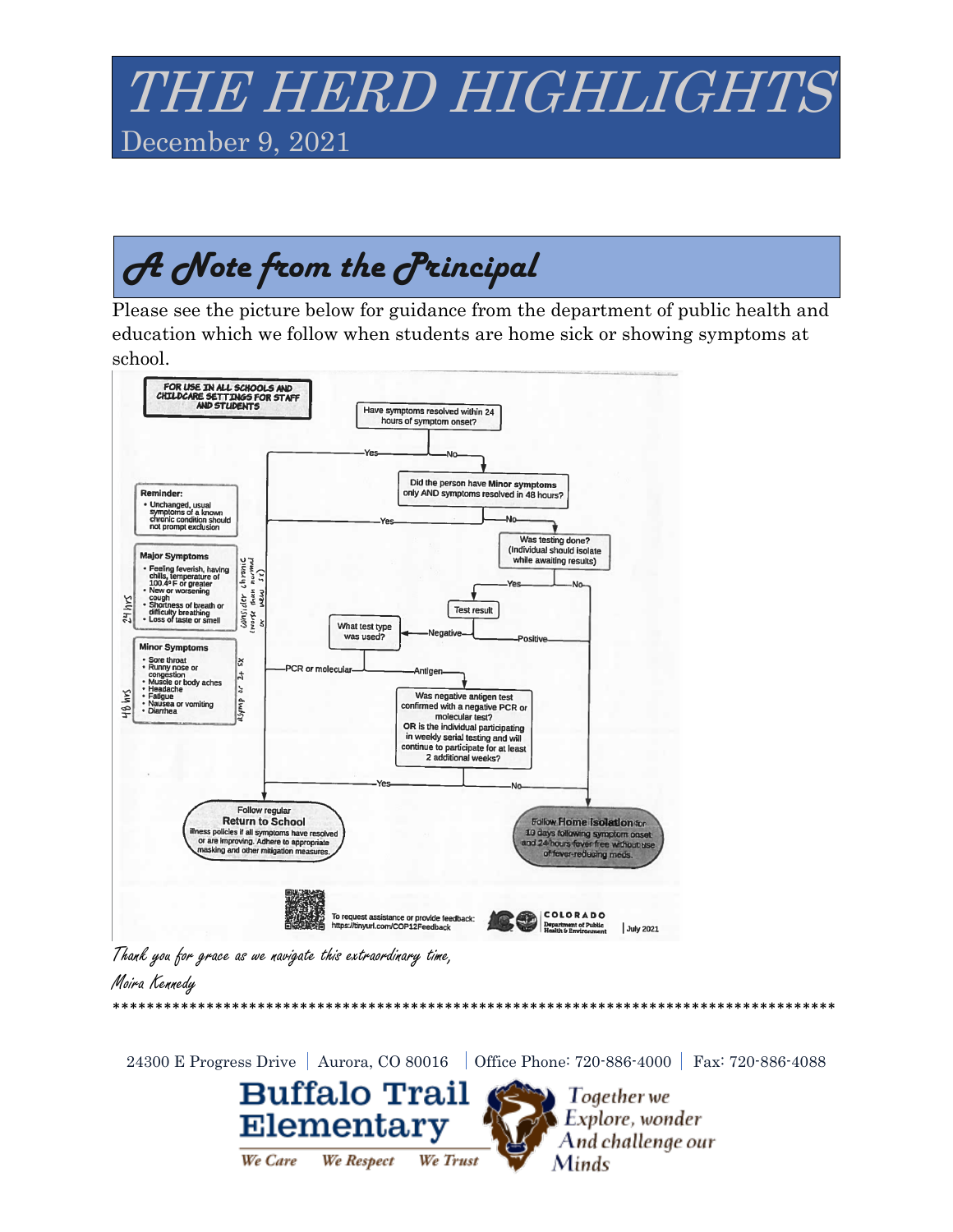| <b>Bell Schedule</b> |                     |
|----------------------|---------------------|
| Morning              | First bell: 7:50 AM |
| $(M-T-W-TH-F)$       | Tardy bell: 8:00    |
| Afternoon            | 2:45                |
| $(M-T-TH-F)$         |                     |
| Afternoon            | 1:45                |
|                      |                     |

\*There is no adult supervision before 7:50 AM. Please do not drop your children off before then. Children should not be playing on the playground before or after school unless they have an adult supervisor such as a parent or other family member.

### **\*Please remember the drop off lane is simply that—a place to drop off your child. No waiting or parking.**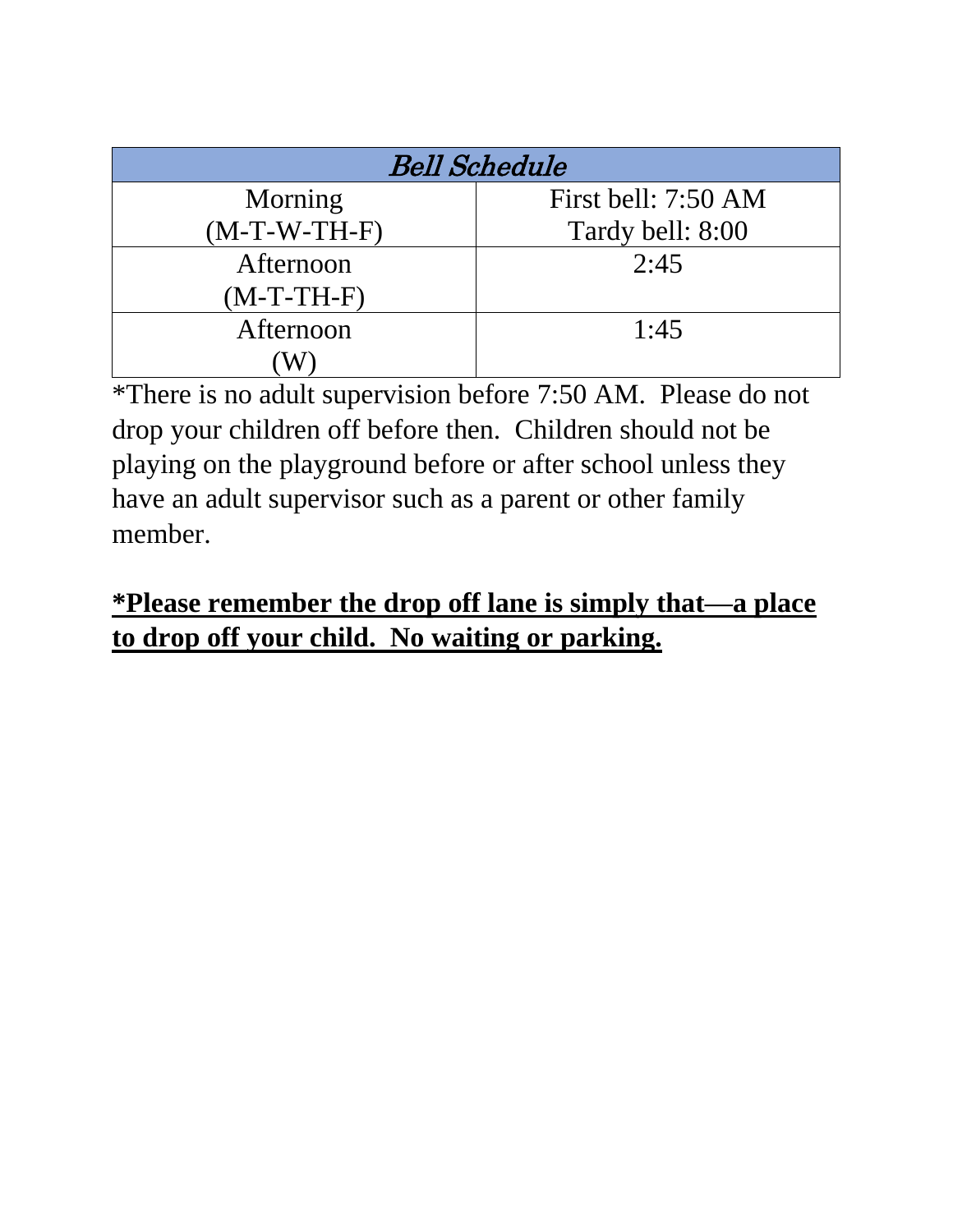#### Positive Behavior Intervention Supports: PBIS

The focus for December is on Growth Mindset. Students will be reading books in their classrooms during morning meeting about what being an accountable person looks like, sounds like, and feels like. At home, talk with your student and give them ideas of how they can be accountable for their actions, their things, and their responsibilities. Students who are modeling Growth Mindset throughout our school will receive a \$5 Golden Buffalo Buck. In November, the focus was on solving problems peacefully.



"I like to try new things"

"Failure is the limit of my abilities" "I'm either good at it or I'm not" "My abilities are unchanging" "I can either do it,<br>"or I can't "I don't like<br>to be challenged" "My potential is predetermined" "When I'm frustrated, l give up" "Feedback and criticism are personal

"I stick to what I know"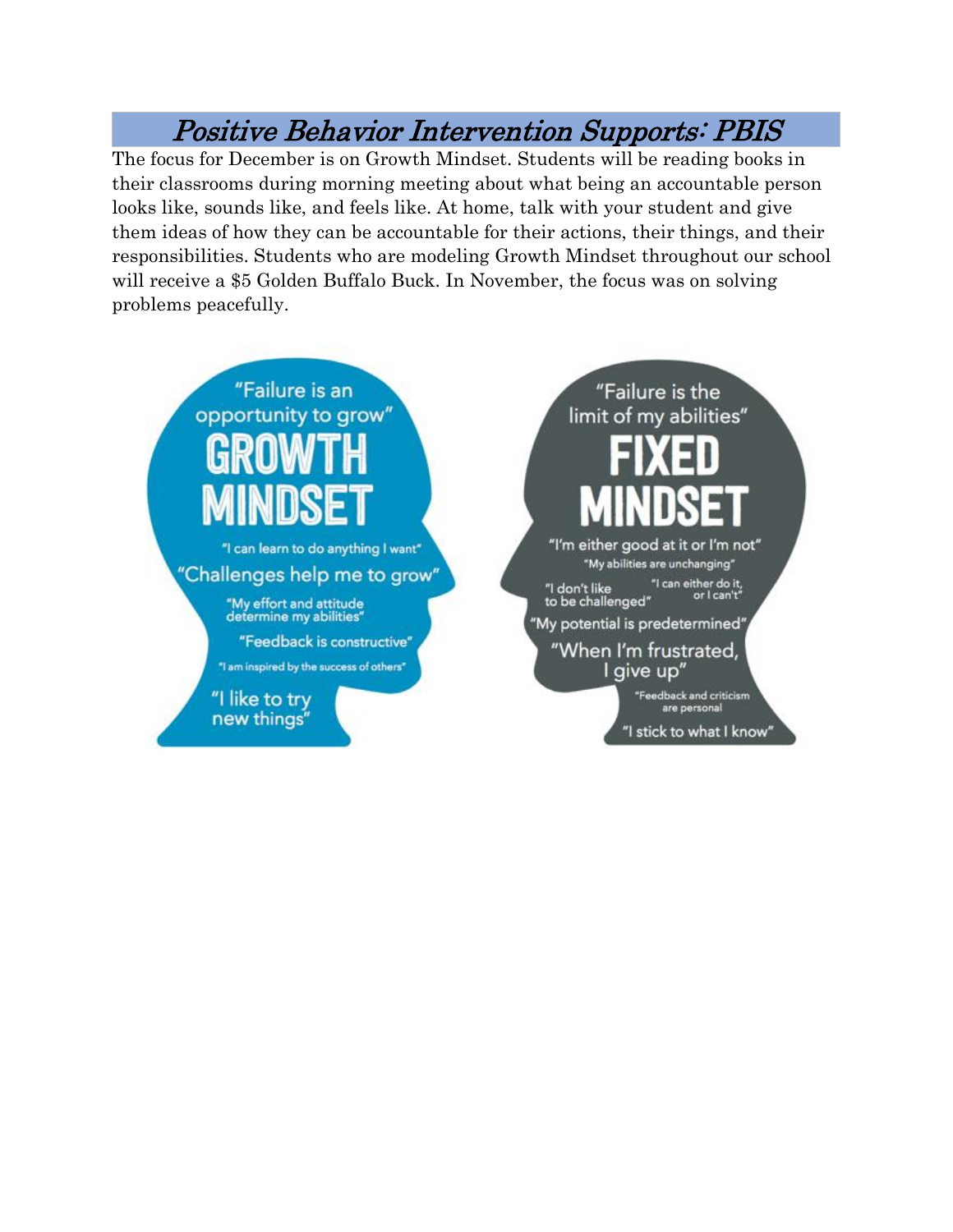| pcoming Events                         |                                        |
|----------------------------------------|----------------------------------------|
| What                                   | When                                   |
| <b>Choir Concert</b>                   | Tonight!                               |
|                                        | 6:00 - Singers arrive to warm-up       |
|                                        | 6:15- Doors opening for audience       |
|                                        | 6:30 - Concert starts for families     |
|                                        | with last names A-J                    |
|                                        | 7:15 – Concert starts for families     |
|                                        | with last names K-Z                    |
| <b>Winter Break</b>                    | December 20, 2021 – January 3, 2022    |
|                                        | Students return to school on Tuesday,  |
|                                        | <b>January 4, 2022</b>                 |
| <b>PTCO</b> Meeting                    | January 12, 2022                       |
|                                        | <b>Buffalo Trail Library</b>           |
|                                        | $6:00 - 7:30$                          |
| <b>District Level</b>                  |                                        |
| <b>Board of Education</b>              | December 13, 2021--Prairie Middle      |
|                                        | School 12600 E. Jewell Avenue, Aurora, |
|                                        | CO 80012                               |
|                                        |                                        |
| P.A.S.S. (Partnership for Academically | Tuesday, January 11, 2022 5:00-6:00    |
| Successful Students)                   | p.m.                                   |